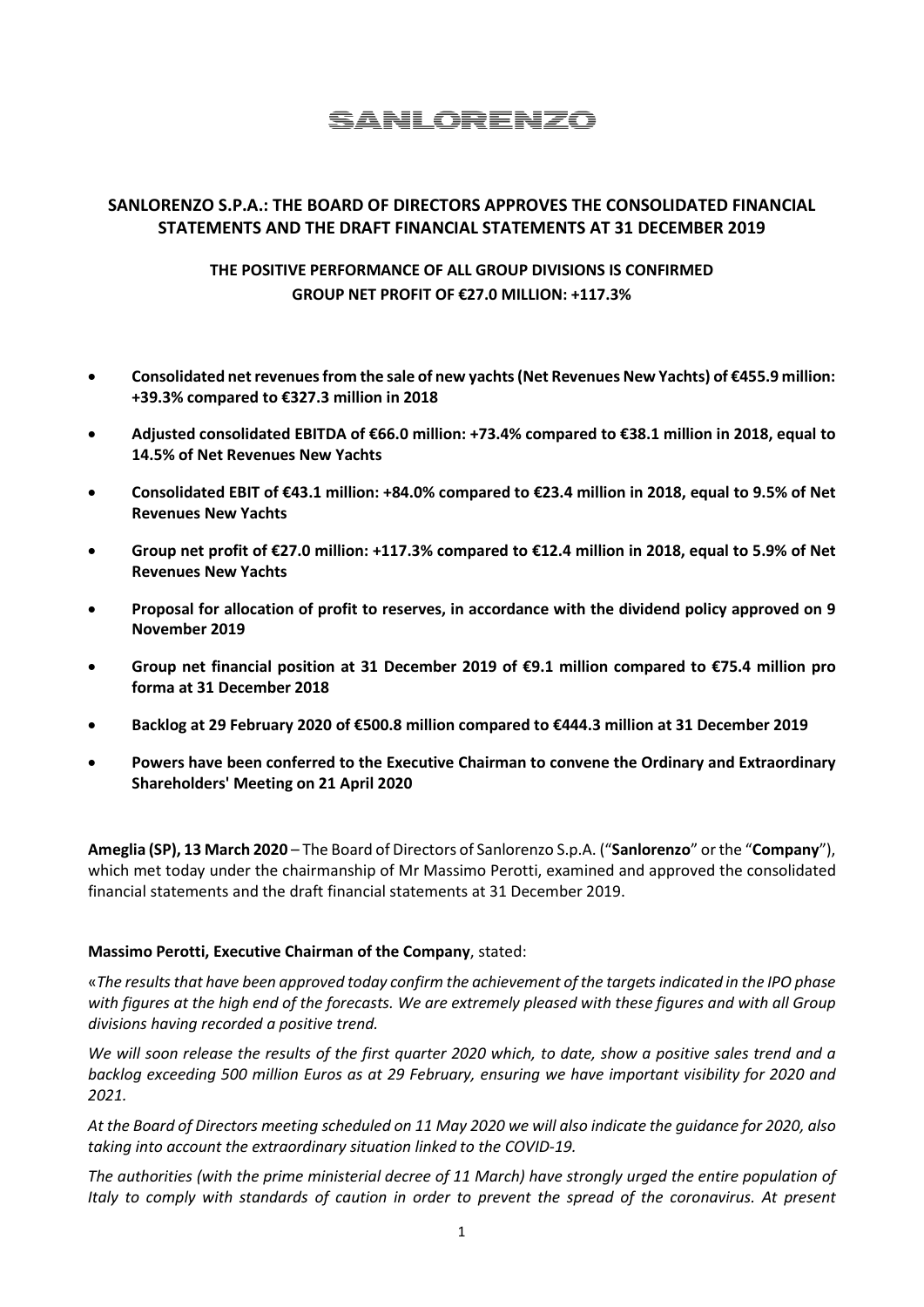*production activities are permitted to continue, though with specific measures which the Company is rigorously carrying out to safeguard the health of workers and to block any possible propagation of the virus. Though we are in a situation of clear national emergency, at present it does not compromise the operations of the Company.*».

#### **ANALYSIS OF CONSOLIDATED NET REVENUES NEW YACHTS**

**Net Revenues New Yachts[1](#page-1-0)** for 2019 amounted to **€455.9 million,** +39.3% compared to €327.3 million in 2018.

Net Revenues New Yachts increased significantly for all divisions and for each geographical area, confirming the achievement of the Group's growth targets.

### *Net Revenues New Yachts by division*

The **Yacht Division** generated Net Revenues New Yachts of **€289.9 million,** equal to 63.6% of the total, up by 41.0% compared to 2018.

The **Superyacht Division** recorded an increase in Net Revenues New Yachts of 47.3%, from €101.9 million in 2018 to **€150.0 million** in 2019 (32.9% of the total).

Positive results were also recorded for the **Bluegame Business Unit** with Net Revenues New Yachts of **€16.0 million,** up by 172.0% compared to 2018, the year this division started its operations, and equal to 3.5% of the total.

The breakdown of Net Revenues New Yachts at 31 December 2019 by Group's divisions is in line with that for the financial year at 31 December 2018.

# *Net Revenues New Yachts by geographical area*[2](#page-1-1)

In 2019, **Europe**, which represents the Group's historical market, generated Net Revenues New Yachts of **€279.6 million** (of which €60.0 million generated in Italy), equal to 61.3% of the total, up by 48.7% compared to 2018.

The **APAC** area generated Net Revenues New Yachts of **€73.0 million,** an increase of 26.8% compared to 2018 and equal to 16.0% of the total, in line with the strategy to increase penetration in this geographical market.

The **Americas** generated Net Revenues New Yachts of **€71.7 million,** up by 11.9% and equal to 15.8% of the total.

Significant growth was recorded in the **Middle East and Africa**, with Net Revenues New Yachts up by 80.3% reaching **€31.6 million** (6.9% of the total).

<span id="page-1-0"></span> $1$  Net Revenues New Yachts are calculated as the algebraic sum of revenues from contracts with customers relating to new yachts net of relative fees. In accordance with IFRS standards, the selling price of new yachts and therefore also the calculation of the related revenues reflects the difference between the contractually attributed value of the used boats and their relative fair value.

<span id="page-1-1"></span> $2$  On the basis of the nationality of the final customer.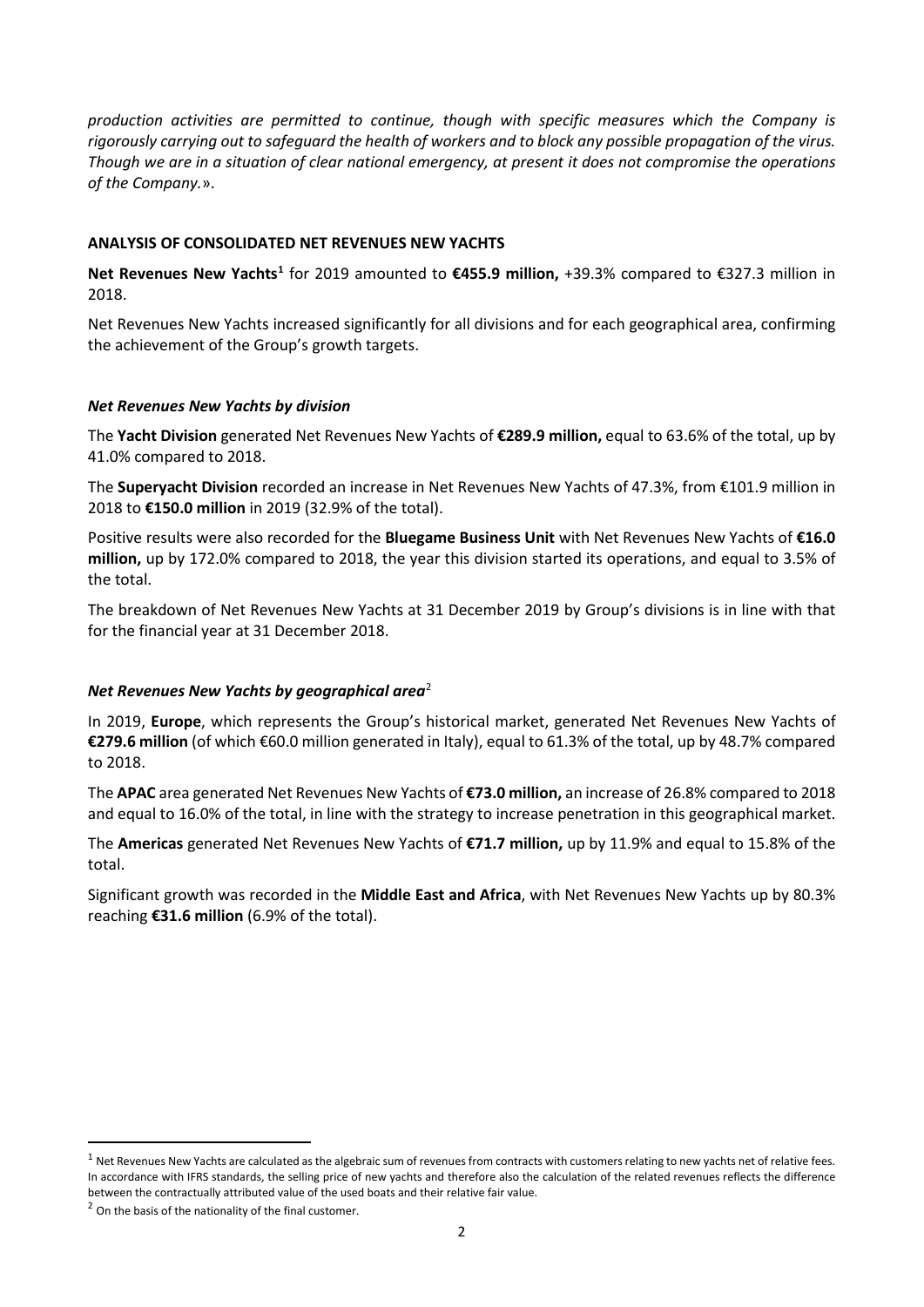#### **ANALYSIS OF CONSOLIDATED OPERATING RESULTS AND NET PROFIT**

In 2019 **adjusted EBITDA[3](#page-2-0)** amounted to **€66.0 million,** up by 73.4% compared to €38.1 million in 2018, with a margin of 14.5% on Net Revenues New Yachts (11.6% in 2018).

The significant increase in margins is mainly linked, on the one hand, to the impact on revenues of the progressive increase in the price of new job orders of the Superyacht Division, and on the other to the positive impact of the now operational investments for the increase of production capacity which have allowed, among other things, to reduce operating expenses.

**EBITDA<sup>[4](#page-2-1)</sup>**, inclusive of non-recurring of €6.1 million entirely linked to the costs for the listing of the Company's shares on the MTA (the screen-based market of the Italian Stock Exchange) organised and managed by Borsa Italiana S.p.A. amounted to **€60.0 million,** +74.2% compared to €34.4 million in 2018.

Depreciation and amortisation expenses, equal to €16.9 million, were up by 53.4% compared to 2018 in relation to the relevant investments linked to the increase of production capacity and the development of new products in the 2018 and 2019 financial years.

**EBIT** is equal to **€43.1 million**, +84.0% compared to €23.4 million in 2018, equal to 9.5% of Net Revenues New Yachts.

Net financial expenses amounted to €5.2 million compared to €3.5 million in 2018. The increase of 49.0% compared to 2018 is related to the push down of a medium/long term loan of €40.1 million following the reverse merger with the parent company WindCo S.p.A. and to the impact of the recognition of the transaction costs relative to this loan not yet amortised at the date of its repayment, which took place in December, at the same time as the IPO.

Income taxes in 2019 represented 29.2% of the pre-tax profit, compared to 33.3% in 2018, mainly thanks to the effect of the greater incidence of the patent box tax benefits.

**Group net profit** for the 2019 financial year amounted to **€27.0 million** - already net of significant costs relative to the IPO - equal to 5.9% of Net Revenues New Yachts, showing an increase of €14.6 million compared to the €12.4 million in 2018, equal to 117.3%.

# **ANALYSIS OF CONSOLIDATED BALANCE SHEET**

**Net financial position** at 31 December 2019 was **€9.1 million** compared to a pro-forma net financial position of €75.4 million<sup>5</sup> at 31 December 2018. The favorable trend in net financial debt in 2019 was supported both by the cash generation of operating activities, against the important investments in process, and by the proceeds from the share capital increase linked to the IPO, €49.1 million of which was used to repay mediumlong term loans. **Cash and cash equivalents** at 31 December 2019 in fact amounted to **€60.2 million**.

**Net working capital** at 31 December 2019 was positive for **€11.5 million** compared to €17.0 million at 31 December 2018, resulting in a decrease of €5.5 million.

**Trade net working capital** at 31 December 2019 was negative for **€(1.2) million** compared to €(0.8) million at 31 December 2018, thanks to a business model that allows to receive advance payments from customers upon the achievement of certain milestones in the construction of the yachts.

**Capital expenditure** during 2019 amounted to **€51.4 million** compared to €46.3 million at 31 December 2018, of which €29.6 million were linked to the production capacity increase programme started in 2017 and €15.2 million were earmarked for the development of products and the creation of models and moulds.

<span id="page-2-0"></span><sup>&</sup>lt;sup>3</sup> Adjusted EBITDA is calculated by adding amortisation to the operating result, adjusted by the non-recurring items which, for the 2019 financial year, refer only to IPO costs of €6.1 million. In 2018 non-recurring items amounted to €3.6 million and included: (i) impairment losses for a total of €1.1 million relating to the goodwill of Sanlorenzo of the Americas LLC and Bluegame S.r.l.; (ii) costs relating to the initiative of the sixtieth anniversary of Sanlorenzo for €2.3 million; (iii) start-up costs relating to the acquisition of Cantieri San Marco for €0.2 million.

<span id="page-2-1"></span><sup>4</sup> L'EBITDA is calculated by adding amortisation/depreciation expenses to the operating profit.

<span id="page-2-2"></span><sup>5</sup> Inclusive of the effects of the reverse merger with the parent company WindCo S.p.A., which had an accounting effect from 1 January 2019.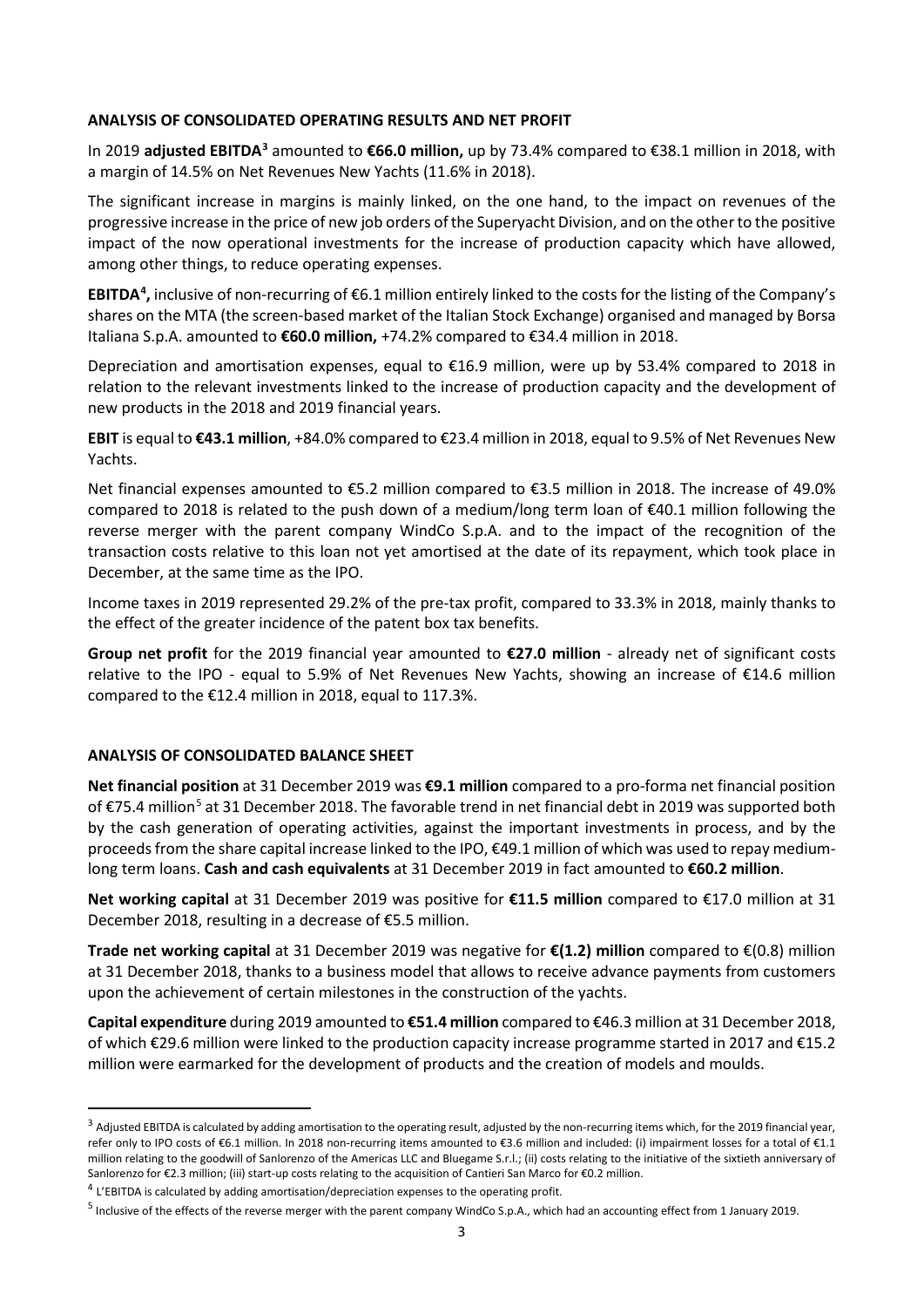### **BACKLOG[6](#page-3-0)**

The Group's **backlog** at 31 December 2019 amounted to €444.3 million (€900.2 million gross of the production increases recorded as revenue during the financial year), of which €327.8 million related to 2020 and €116.5 million to subsequent financial years. The backlog at 31 December 2019 shows an increase of 10.4% compared to the end of 2018.

#### **BUSINESS OUTLOOK**

The Group's backlog at 29 february 2020 amounted to €500.8 million, of which €377.5 million related to 2020 and €123.3 million to subsequent financial years. These overall figures are €56.5 million higher than at the end of the 2019 financial year.

To date, the impact of the current situation linked to the spread of the Covid-19 virus has not materially affected business operations. With regards to the results expected for the current financial year, the Company is constantly monitoring the development of the situation and its effects on the market and has already undertaken significant actions to protect the Group and mitigate the possible negative effects.

The management team continues to pursue the strategic path undertaken for the development and growth of the Group, also with regard to the 2020 financial year, on the basis of guidelines already communicated on occasion of the IPO, which plan the expansion of its product range, its market diversification, the development of services and the increase in production efficiency and profitability.

#### **FINANCIAL STATEMENTS OF THE PARENT COMPANY SANLORENZO S.P.A.**

The Board of Directors has also approved the financial statements of the parent company Sanlorenzo S.p.A.

The parent company's Net Revenues New Yachts for 2019 amounted to €425.5 million, up by 35.8% compared to €313.2 million for 2018.

Adjusted EBITDA was €65.7 million, up by 74.9% compared to €37.6 million in 2018, equal to 15.4% of Net Revenues New Yachts.

Also taking into account non recurring costs of €6.1 million for the IPO operation, EBITDA for 2019 was of €59.6 million, equal to 14.0% of Net Revenues New Yachts, an increase of 75.9% compared to 2018.

Depreciation and amortisation expenses, equal to €14.5 million, were up by 57.0% compared to the previous financial year, due to the investments made in 2018 and 2019 becoming operational.

EBIT for 2019 was of €45.1 million, an increase of 83.0% compared to the previous year, equal to 10.6% of Net Revenues New Yachts.

Net financial expenses amounted to €4.9 million compared to €2.9 million in 2018.

Income taxes for the 2019 financial year amounted to €11.2 million compared to €5.9 million in 2018.

Sanlorenzo S.p.A net profit amounted to €29.1 million in 2019 - already net of significant costs relative to the IPO - compared to €12.1 million for the previous year, an increase of 140.3%.

Sanlorenzo S.p.A shareholders' equity at 31 December 2019 was €158.5 million compared to €112.0 million at the end of the previous year. Net financial position at 31 December 2019 showed a net cash position of €1.0 million.

<span id="page-3-0"></span> $<sup>6</sup>$  Backlog is calculated as the sum of the value of all orders and sales contracts signed with customers or brand representatives relating to yachts for</sup> delivery or delivered in the current financial year or for delivery in subsequent financial years. For each year, the value of the orders and contracts included in the backlog refers to the relative share of the residual value from 1 January of the financial year in question until the delivery date. The backlog relating to yachts delivered during the financial year is conventionally cleared on 31 December.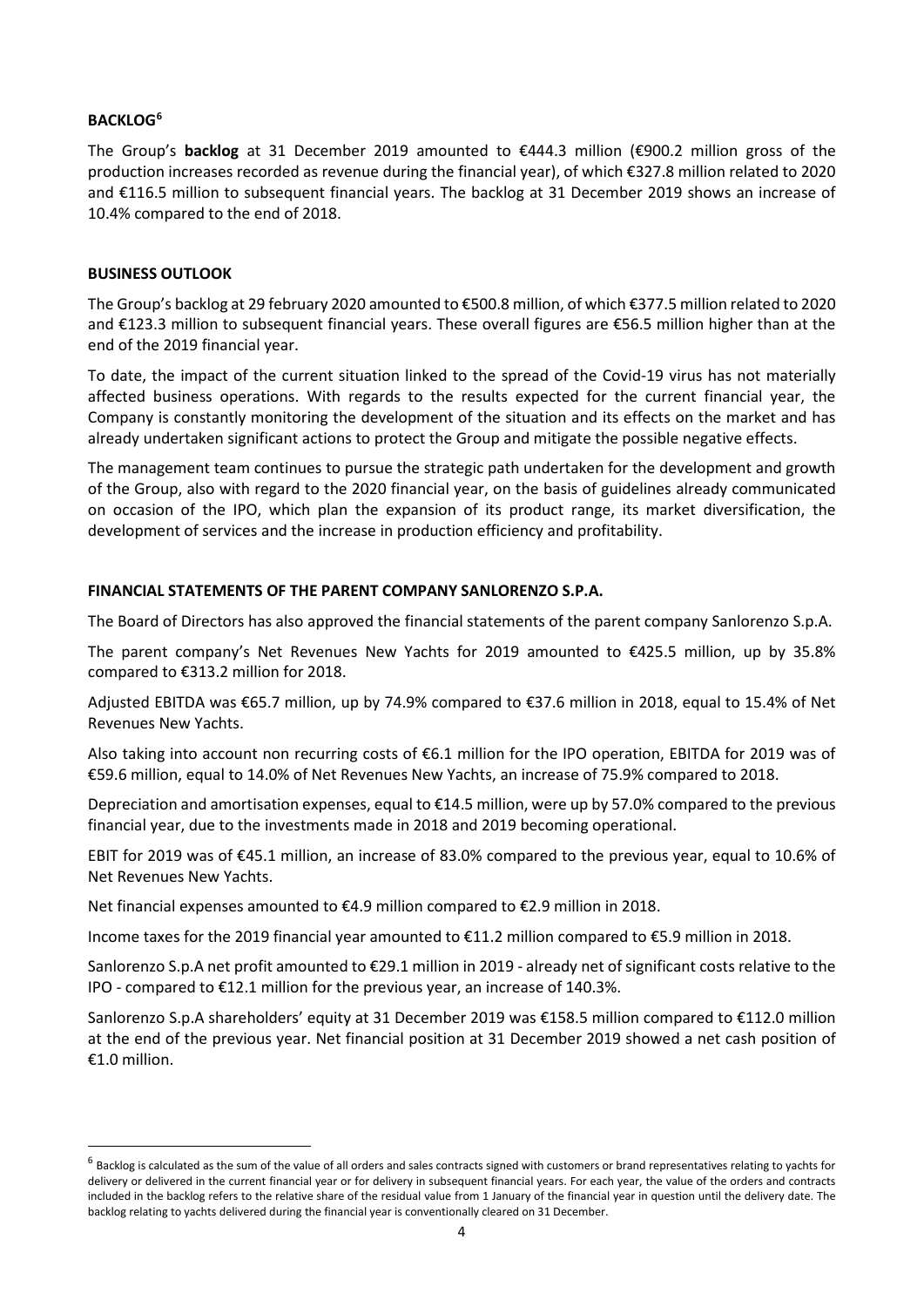#### **PROPOSAL FOR THE ALLOCATION OF PROFIT**

The Board of Directors resolved to propose to the Shareholders' Meeting to allocate the net profit for the year to reserves, in accordance with the provisions of the policy on the distribution of dividends approved on 9 November 2019.

#### **OTHER RESOLUTIONS**

The Company's Board of Directors also approved the Report on corporate governance and ownership structures pursuant to article 123-bis of Italian Legislative Decree no. 58 of 24 February 1998.

#### **CONVENING THE ORDINARY AND EXTRAORDINARY SHAREHOLDERS' MEETING**

The Board of Directors have today conferred powers to the Executive Chairman to convene, within the terms of the law, the Ordinary and Extraordinary Shareholders' Meetings on 21 April 2020, as indicated in the corporate events calendar for 2020.

The Board of Directors resolved to submit to the Shareholders the following at the ordinary session:

- approval of the financial statements at 31 December 2019 and the proposal for allocation of the net profit;
- the Report on remuneration and compensation paid pursuant to article 123-ter of Italian Legislative Decree no. 58 of 24 February 1998;
- the adoption of the 2020 Stock Option Plan.

The Board of Directors also resolved to submit to the Shareholders the following at the extraordinary session:

- the share capital increase, free of charge and in one or more tranches, with exclusion of the option right pursuant to article 2441, paragraph 8 of the Italian Civil Code, for an amount of a maximum of €884.615 to service the 2020 Stock Option Plan;
- the proposal to amend articles 3.2, 13.3, 21.2 and 21.3 of the articles of association.

The notice convening the Ordinary and Extraordinary Shareholders' Meetings of 21 April 2020 and all the relative documents will be made available to the public, in accordance with current provisions, at the Company's offices in via Armezzone 3, Ameglia (SP), in the "Investor Relations" and "Corporate Governance" sections of the Company's website (www.sanlorenzoyacht.com) and on the eMarket STORAGE mechanism (www.emarketstorage.com).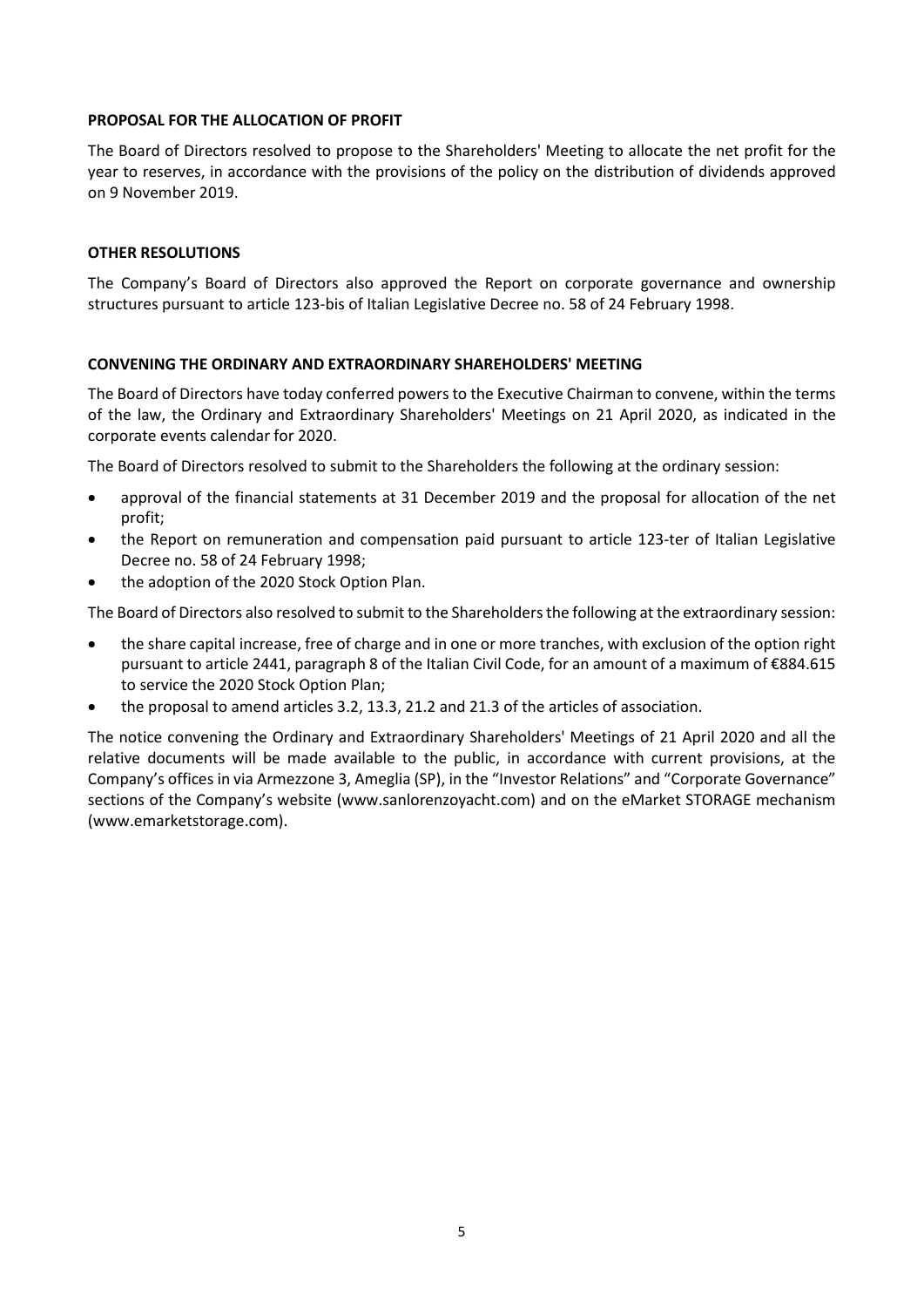The manager responsible for preparing the corporate accounts, Attilio Bruzzese, pursuant to article 154-bis, paragraph 2, of Italian Legislative Decree n. 58 of 1998 ("Consolidated Finance Law - TUF") states that the information in this communication correspond to the records, ledgers and accounting entries.

This document and, in particular, the paragraph "Business outlook", includes forward-looking statements relating to future events and operational, economic and financial results of Sanlorenzo Group. These forecasts, by their nature, contain an element of risk and uncertainty, as they depend on the occurrence of future events and developments.

This document makes use of some alternative performance indicators. The represented indicators are not identified as accounting measurements in the context of IFRS standards and, therefore, must not be viewed as alternative measurements to those included in the financial statements. The management team retains that these indictors are an additional significant parameter for the assessment of the Group's economic and financial performance.

The consolidated financial statements and the financial statements at 31 December 2019 are currently being audited, to date, in the course of being completed.

The reclassified statement of profit or loss and statement of financial position in this document have not been audited by the independent auditors.

\* \* \*

#### **Sanlorenzo S.p.A.**

Sanlorenzo is a worldwide leader in terms of number of yachts over 30 metres long. It is the only player in luxury boats to compete in different sectors with a single brand, producing yachts and superyachts tailored to every boat owner, characterised by a distinctive and timeless design.

Sanlorenzo's production is broken down into three divisions:

- Yacht Division composite yachts of a length between 24 and 38 metres;
- Superyachts Division superyachts in aluminium and steel of between 40 and 68 metres long;
- Bluegame Division sport utility yachts of length between 13 and 22 metres;

Sanlorenzo's production is articulated over four production sites located in La Spezia, Ameglia (SP), Viareggio (LU) and Massa. The sites are strategically located near to each other, so allowing significant operational efficiencies.

The Group employs around 480 people and cooperates with a network of 1,500 qualified craft enterprises. It can rely on an international distribution network and a widespread service network for customers all over the world.

[www.sanlorenzoyacht.com](http://www.sanlorenzoyacht.com/)

**Investor Relations** Attilio Bruzzese Silvia Guidi Tel. + 39 0187 6181 investor.relations@sanlorenzoyacht.com \* \* \*

**Weber Shandwick | Advisory** Giorgio Catalano M. 334 696 9275 Mail gcatalano@advisorywebershandwick.it Francesca Visioni M. 342 973 7950 Mail fvisioni@advisorywebershandwick.it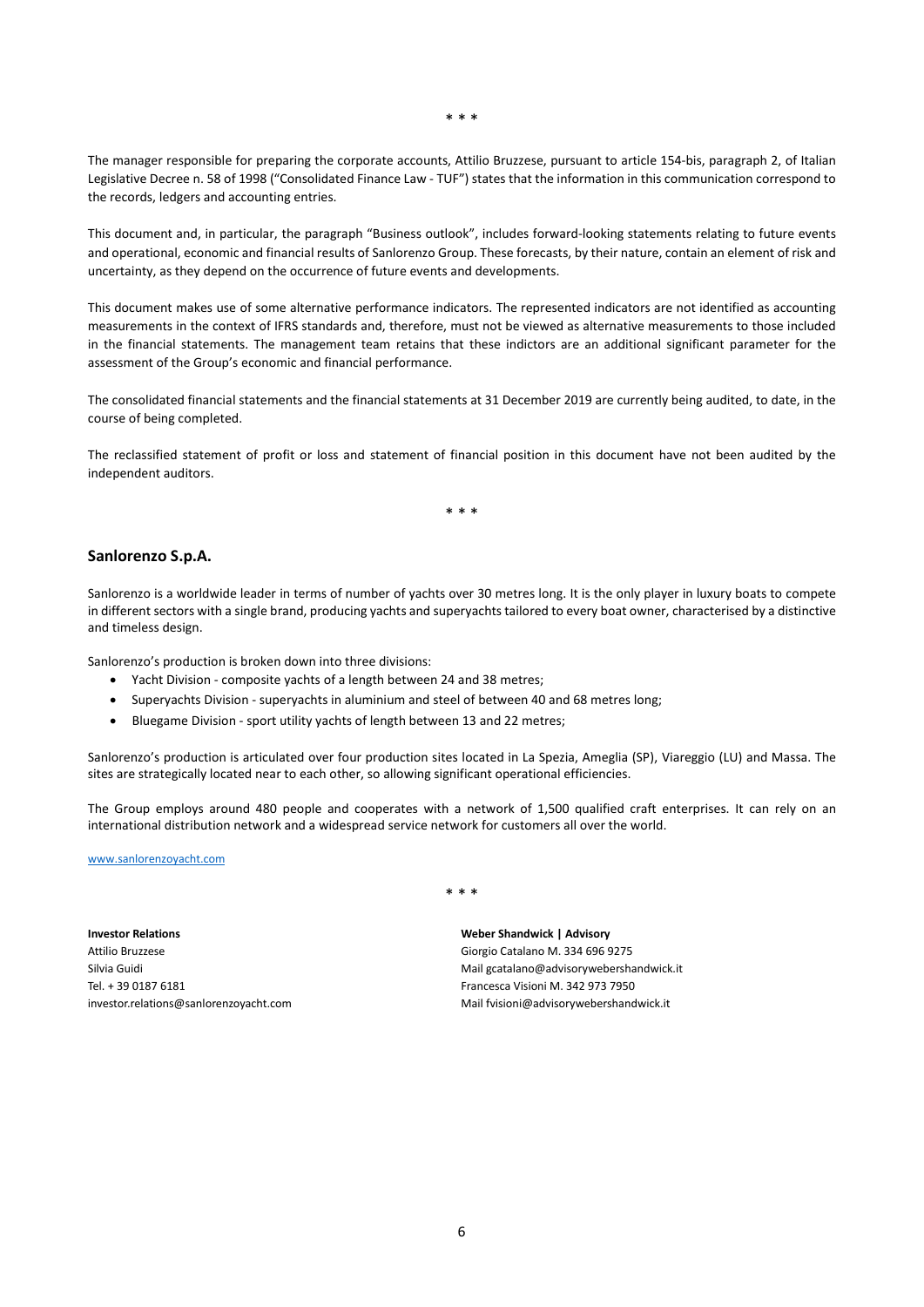# **SANLORENZO GROUP**

### **CONSOLIDATED RECLASSIFIED STATEMENT OF PROFIT AND LOSS AT 31 DECEMBER 2019**

| (€'000)                                                         |            | <b>Year ended 31 December</b>       | Change     |                                     |               |                |
|-----------------------------------------------------------------|------------|-------------------------------------|------------|-------------------------------------|---------------|----------------|
|                                                                 | 2019       | % Net Revenues<br><b>New Yachts</b> | 2018       | % Net Revenues<br><b>New Yachts</b> | 2019 vs. 2018 | 2019 vs. 2018% |
| <b>Net Revenues New Yachts</b>                                  | 455.935    | 100.0%                              | 327.288    | 100.0%                              | 128.647       | $+39.3%$       |
| Net revenues from used boats,<br>maintenance and other services | 50,309     | 11.0%                               | 47.928     | 14.6%                               | 2.381         | $+5.0%$        |
| Other income                                                    | 3,445      | 0.8%                                | 4,504      | 1.4%                                | (1,059)       | $-23.5%$       |
| Operating costs                                                 | (443, 671) | $(97.3)\%$                          | (341, 646) | $(104.4)\%$                         | (102, 025)    | $+29.9%$       |
| <b>Adjusted EBITDA</b>                                          | 66,018     | 14.5%                               | 38,074     | 11.6%                               | 27,944        | $+73.4%$       |
| Non recurrent costs                                             | (6,054)    | (1.3)%                              | (3,649)    | $(1.1)\%$                           | (2,405)       | $+65.9%$       |
| <b>EBITDA</b>                                                   | 59,964     | 13.2%                               | 34.425     | 10.5%                               | 25,539        | $+74.2%$       |
| Depreciation and amortisation                                   | (16, 868)  | (3.7)%                              | (10,999)   | (3.4)%                              | (5,869)       | $+53.4%$       |
| <b>EBIT</b>                                                     | 43,096     | 9.5%                                | 23,426     | 7.2%                                | 19,670        | $+84.0%$       |
| Net financial expense                                           | (5,251)    | (1.2)%                              | (3,525)    | (1.1)%                              | (1,726)       | +49.0%         |
| Adjustments to financial assets                                 | 32         | 0.0%                                | (918)      | (0.3)%                              | 950           | $-103.5%$      |
| Pre-tax profit                                                  | 37,877     | 8.3%                                | 18,983     | 5.8%                                | 18,894        | +99.5%         |
| Tax expense                                                     | (11,059)   | (2.4)%                              | (6,320)    | (1.9)%                              | (4,739)       | $+75.0%$       |
| Net profit                                                      | 26,818     | 5.9%                                | 12,663     | 3.9%                                | 14,155        | +111.8%        |
| Profit (loss) attributable to non-<br>controlling interests     | 212        | 0.0%                                | (227)      | (0.1)%                              | 439           | $+193.4%$      |
| Group net profit                                                | 27,030     | 5.9%                                | 12,436     | 3.8%                                | 14,594        | $+117.3%$      |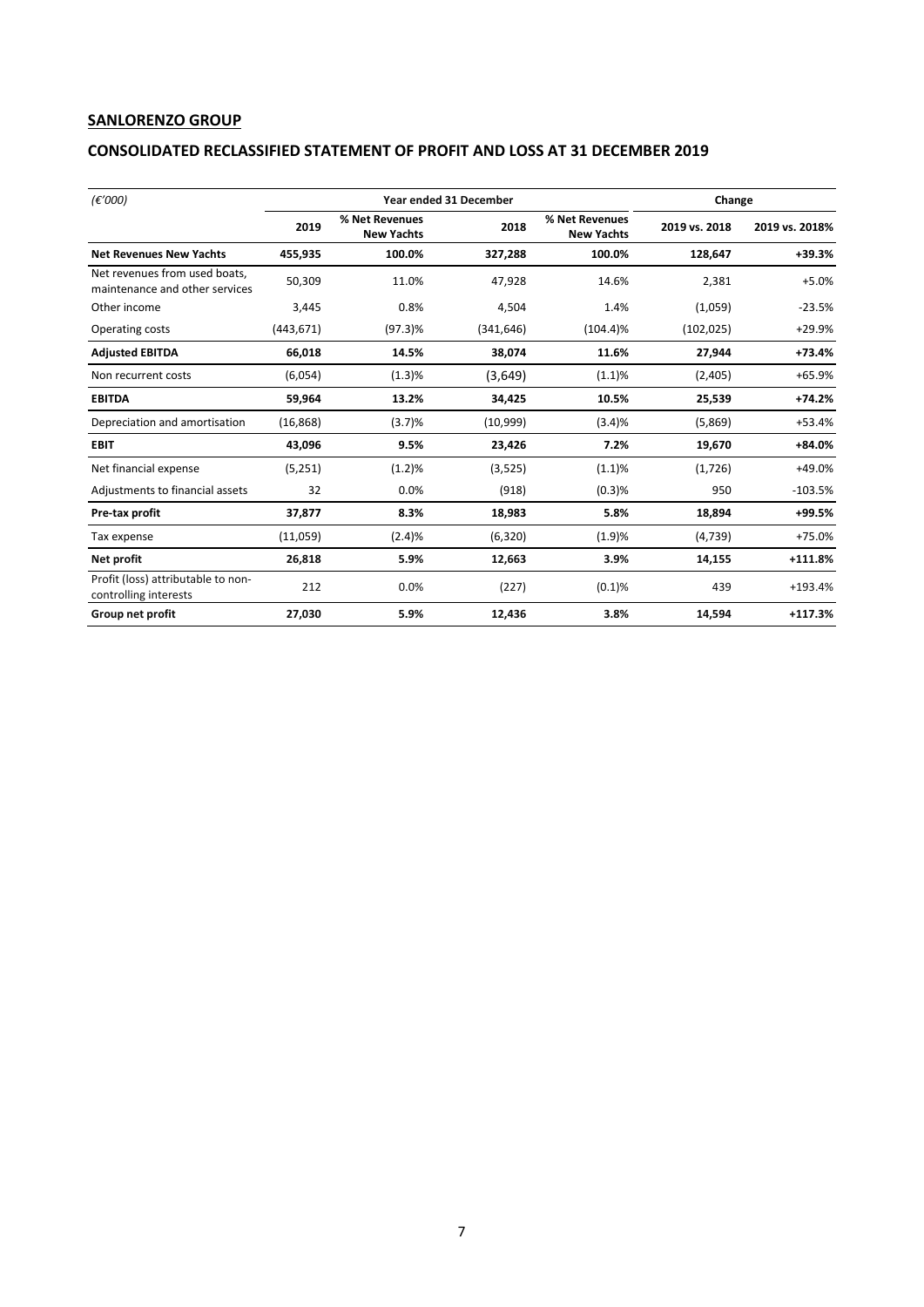# **SANLORENZO GROUP**

# **CONSOLIDATED RECLASSIFIED STATEMENT OF FINANCIAL POSITION AT 31 DECEMBER 2019**

| (E'000)                                      | At 31 December |            | Change        |                |
|----------------------------------------------|----------------|------------|---------------|----------------|
|                                              | 2019           | 2018       | 2019 vs. 2018 | 2019 vs. 2018% |
|                                              |                |            |               |                |
| <b>USES</b>                                  |                |            |               |                |
| Goodwill                                     | 8,667          | 8,667      |               |                |
| Intangible assets with a finite useful life  | 35,404         | 25,103     | 10,301        | $+41.0%$       |
| Property, plant and equipment                | 102,598        | 78,470     | 24,128        | $+30.7%$       |
| Current provisions for risks and charges     | 379            | 343        | 36            | $+10.5%$       |
| Net deferred tax assets                      | 3,008          | 1,958      | 1,050         | +53.6%         |
| Non-current employee benefits                | (796)          | (910)      | 114           | $-12.5%$       |
| Non-current provisions for risks and charges | (913)          | (918)      | 5             | $-0.5%$        |
| Net fixed capital                            | 148,347        | 112,713    | 35,634        | +31.6%         |
| Inventories                                  | 62,311         | 39,323     | 22,988        | +58.5%         |
| Trade receivables                            | 20,269         | 31,382     | (11, 113)     | $-35.4%$       |
| Contract assets                              | 87,889         | 94,817     | (6,928)       | $-7.3%$        |
| Trade payables                               | (152, 189)     | (113, 319) | (38, 870)     | $+34.3%$       |
| Liabilities from contracts                   | (19, 442)      | (52,980)   | 33,538        | $-63.3%$       |
| Other current assets                         | 46,007         | 35,321     | 10,686        | $+30.3%$       |
| Current provisions for risks and charges     | (9, 299)       | (2, 722)   | (6, 577)      | $+241.6%$      |
| Other current liabilities                    | (23,999)       | (14, 811)  | (9, 188)      | $+62.0%$       |
| Net working capital                          | 11,547         | 17,011     | (5, 464)      | $-32.1%$       |
| Net invested capital                         | 159,894        | 129,724    | 30,170        | $+23.3%$       |
| <b>SOURCES</b>                               |                |            |               |                |
| <b>Net Financial Position</b>                | 9,063          | 22,963     | (13,900)      | $-60.5%$       |
| Equity                                       | 150,831        | 106,761    | 44,070        | $+41.3%$       |
| <b>Total sources</b>                         | 159,894        | 129,724    | 30,170        | $+23.3%$       |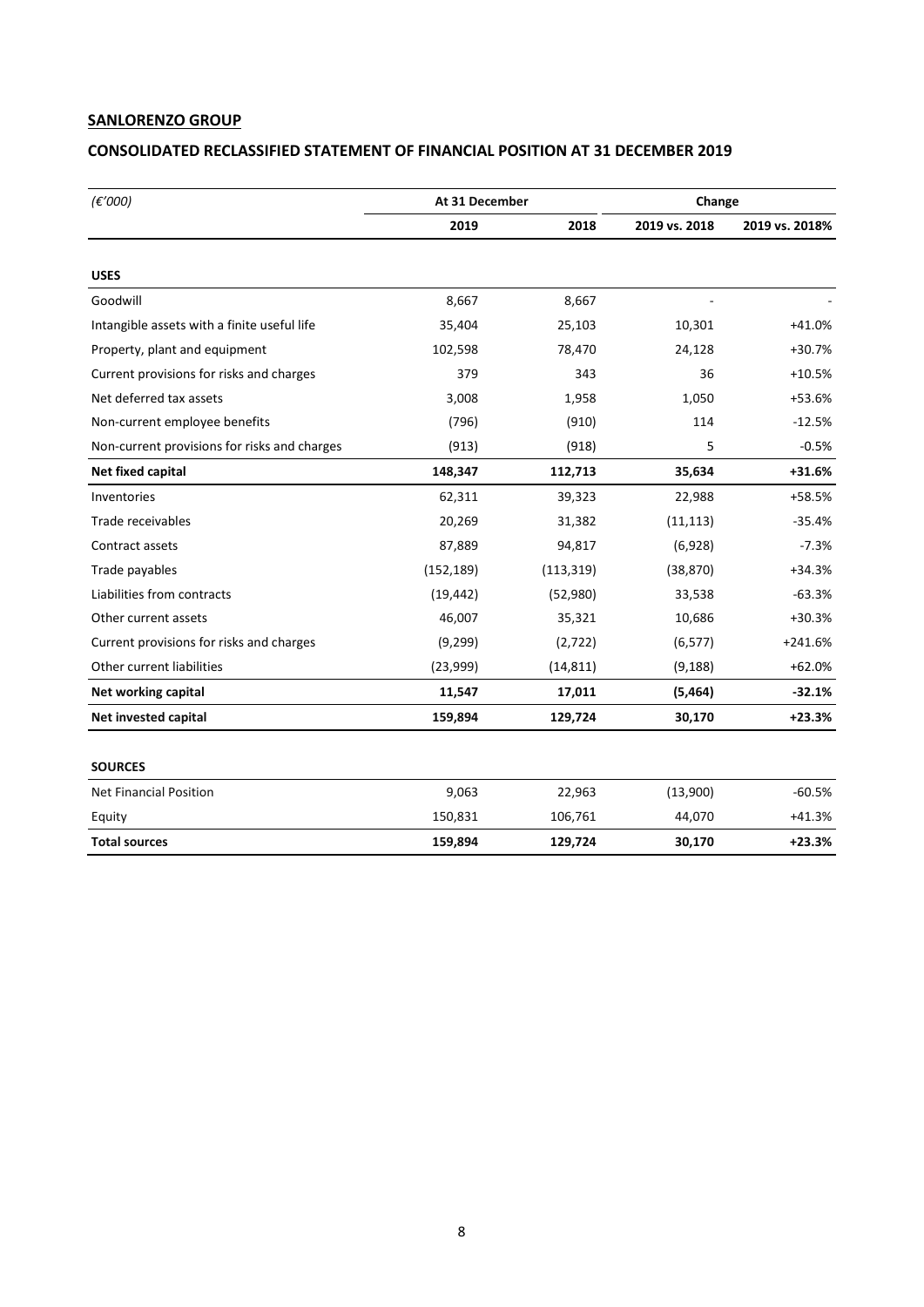# **SANLORENZO GROUP**

# **CONSOLIDATED STATEMENT OF CASH FLOWS AT 31 DECEMBER 2019**

| (€′000)                                                                           | 31 December 2019 | 31 December 2018 |
|-----------------------------------------------------------------------------------|------------------|------------------|
| <b>CASH FLOWS FROM OPERATING ACTIVITIES</b>                                       |                  |                  |
| Profit for the year                                                               | 26,818           | 12,663           |
| <b>Adjustments for:</b>                                                           |                  |                  |
| Depreciation                                                                      | 6,518            | 6,993            |
| Amortisation                                                                      | 10,350           | 4,006            |
| Impairment losses on intangible assets and goodwill                               |                  | 1,120            |
| Impairment losses on financial assets (other equity investments)                  | (32)             | 942              |
| Net financial expense                                                             | 5,251            | 3,524            |
| Gain on sale of property, plant and equipment                                     | (7)              | (35)             |
| Impairment losses on trade receivables                                            |                  | 250              |
| Tax expense                                                                       | 11,059           | 6,320            |
| <b>Changes in:</b>                                                                |                  |                  |
| Inventories                                                                       | (22, 988)        | 36,802           |
| Contract assets                                                                   | 6,928            | 3,297            |
| Trade receivables                                                                 | 11,113           | (12, 652)        |
| Other current assets                                                              | (10,686)         | (9, 114)         |
| Trade payables                                                                    | 38,870           | 12,450           |
| Liabilities from contracts                                                        | (33, 538)        | 24,087           |
| Other current liabilities                                                         | 5,866            | (7, 560)         |
| Provisions for risks and charges and employee benefits                            | 6,453            | 774              |
| Cash flows generated by operating activities                                      | 61,975           | 83,867           |
| Taxes paid                                                                        | (8, 788)         | (4, 262)         |
| NET CASH FLOWS FROM OPERATING ACTIVITIES                                          | 53,187           | 79,605           |
| <b>CASH FLOWS FROM INVESTING ACTIVITIES</b>                                       |                  |                  |
| Interest received                                                                 | 43               | 21               |
| Proceeds from disposal of property, plant and equipment                           | 59               | 122              |
| Proceeds from disposal of intangible assets                                       |                  | 26               |
| Change in other equity investments and other non-current assets                   | 99               | 41               |
| Acquisition of subsidiaries or business units, net of cash acquired               |                  | (6,029)          |
| Acquisition of property, plant and equipment                                      | (35, 453)        | (21, 519)        |
| Acquisition of intangible assets with a finite useful life                        | (15,994)         | (7, 871)         |
| NET CASH FLOWS USED IN INVESTING ACTIVITIES                                       | (51, 246)        | (35, 209)        |
| <b>CASH FLOWS FROM FINANCING ACTIVITIES</b>                                       |                  |                  |
| Interest paid                                                                     | (5, 292)         | (3, 877)         |
| Proceeds from the issue of share capital                                          | 69,660           |                  |
| New loans                                                                         |                  | 64,596           |
| Repayment of loans                                                                | (63, 153)        | (76, 372)        |
| Changes in other financial assets and financial liabilities including derivatives | 9,821            | (15, 316)        |
| New finance leases                                                                | 2,925            |                  |
| Repayment of finance leases                                                       |                  | (9,621)          |
| New loans                                                                         | 47,960           |                  |
| Effect of the WindCo merger and other changes in equity                           | (48, 608)        |                  |
| Dividend paid                                                                     | (3,800)          | (300)            |
| NET CASH FLOWS FROM/(USED IN) FINANCING ACTIVITIES                                | 9,513            | (40, 890)        |
| NET (DECREASE)/INCREASE IN CASH AND CASH EQUIVALENTS                              | 11,454           | 3,506            |
| Cash and cash equivalents at 1 January                                            | 48,732           | 45,226           |
| CASH AND CASH EQUIVALENTS AT 31 DECEMBER                                          | 60,186           | 48,732           |
|                                                                                   |                  |                  |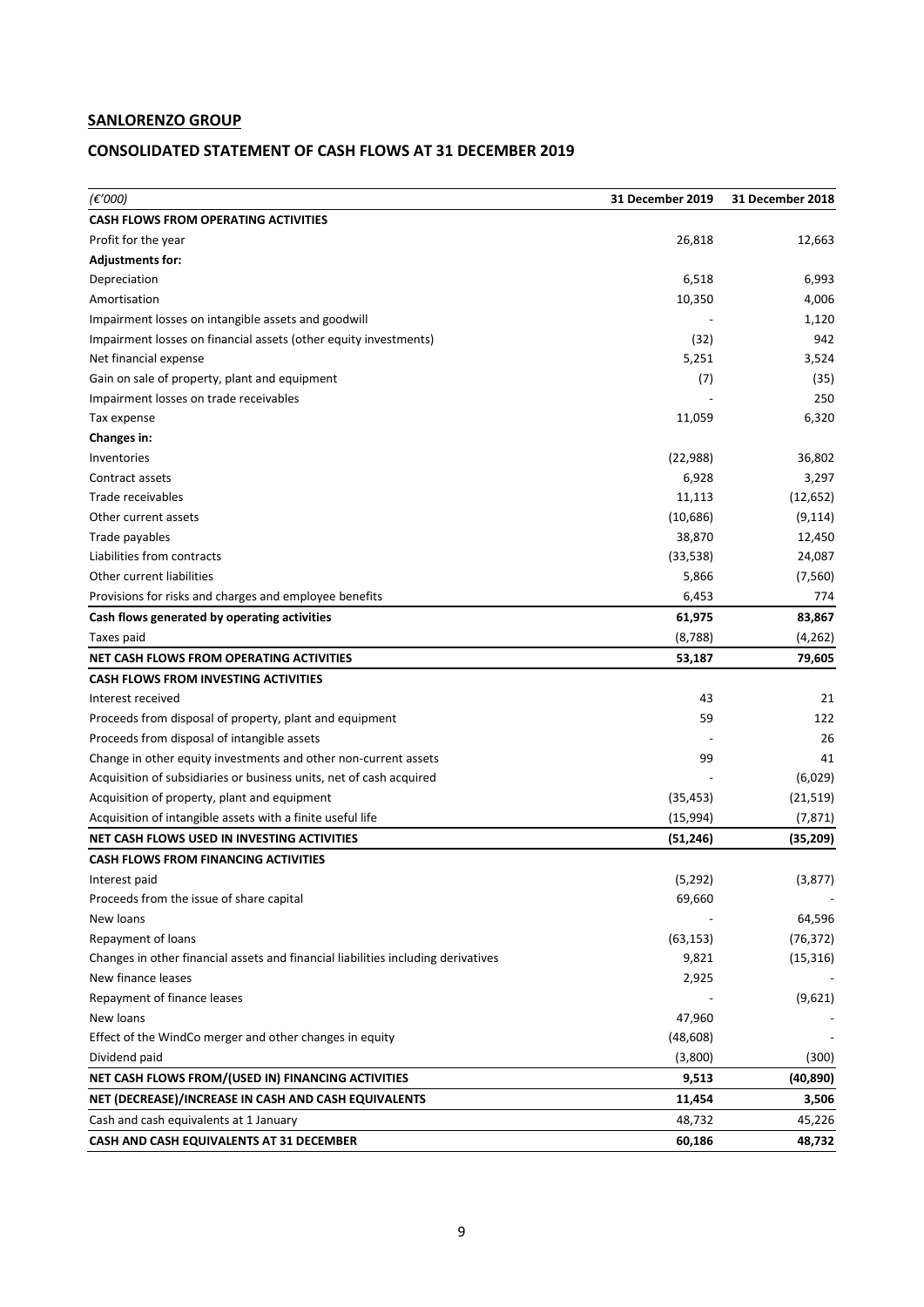# **SANLORENZO S.P.A.**

# **RECLISSIFIED STATEMENT OF PROFIT AND LOSS AT 31 DECEMBER 2019**

| (E'000)                                                            |            | <b>Year ended 31 December</b>          |           |                                      | Change    |                              |  |
|--------------------------------------------------------------------|------------|----------------------------------------|-----------|--------------------------------------|-----------|------------------------------|--|
|                                                                    | 2019       | % Net<br><b>Revenues New</b><br>Yachts |           | % Net<br>2018 Revenues New<br>Yachts |           | 2019 vs. 2018 2019 vs. 2018% |  |
| <b>Net Revenues New Yachts</b>                                     | 425,478    | 100.0%                                 | 313,237   | 100.0%                               | 112,241   | $+35.8%$                     |  |
| Net revenues from used<br>boats, maintenance and<br>other services | 47,623     | 11.2%                                  | 52,299    | 16.7%                                | (4,676)   | $-8.9%$                      |  |
| Other income                                                       | 3,411      | 0.8%                                   | 4,101     | 1.3%                                 | (690)     | $-16.8%$                     |  |
| Operating costs                                                    | (410, 817) | $(96.6)\%$                             | (332,081) | $(106.0)\%$                          | (78, 736) | $+23.7%$                     |  |
| <b>Adjusted EBITDA</b>                                             | 65,695     | 15.4%                                  | 37,556    | 12.0%                                | 28,139    | +74.9%                       |  |
| Non recurrent costs                                                | (6,054)    | (1.4)%                                 | (3,649)   | (1.2)%                               | (2,405)   | +65.9%                       |  |
| <b>EBITDA</b>                                                      | 59,641     | 14.0%                                  | 33,907    | 10.8%                                | 25,734    | $+75.9%$                     |  |
| Amortisation, depreciation<br>and impairment losses                | (14, 518)  | (3.4)%                                 | (9, 249)  | (3.0)%                               | (5,269)   | +57.0%                       |  |
| <b>EBIT</b>                                                        | 45,123     | 10.6%                                  | 24,658    | 7.9%                                 | 20,465    | +83.0%                       |  |
| Net financial expense                                              | (4, 877)   | (1.1)%                                 | (2,870)   | (0.9)%                               | (2,007)   | +69.9%                       |  |
| Adjustments to financial<br>assets                                 | 19         | 0.0%                                   | (3, 763)  | (1.2)%                               | 3,782     | $-100.5%$                    |  |
| Pre-tax profit                                                     | 40,265     | 9.5%                                   | 18,025    | 5.8%                                 | 22,240    | $+123.4%$                    |  |
| Tax expense                                                        | (11, 206)  | (2.6)%                                 | (5,932)   | (1.9)%                               | (5, 274)  | +88.9%                       |  |
| Net profit                                                         | 29,059     | 6.8%                                   | 12,093    | 3.9%                                 | 16,966    | $+140.3%$                    |  |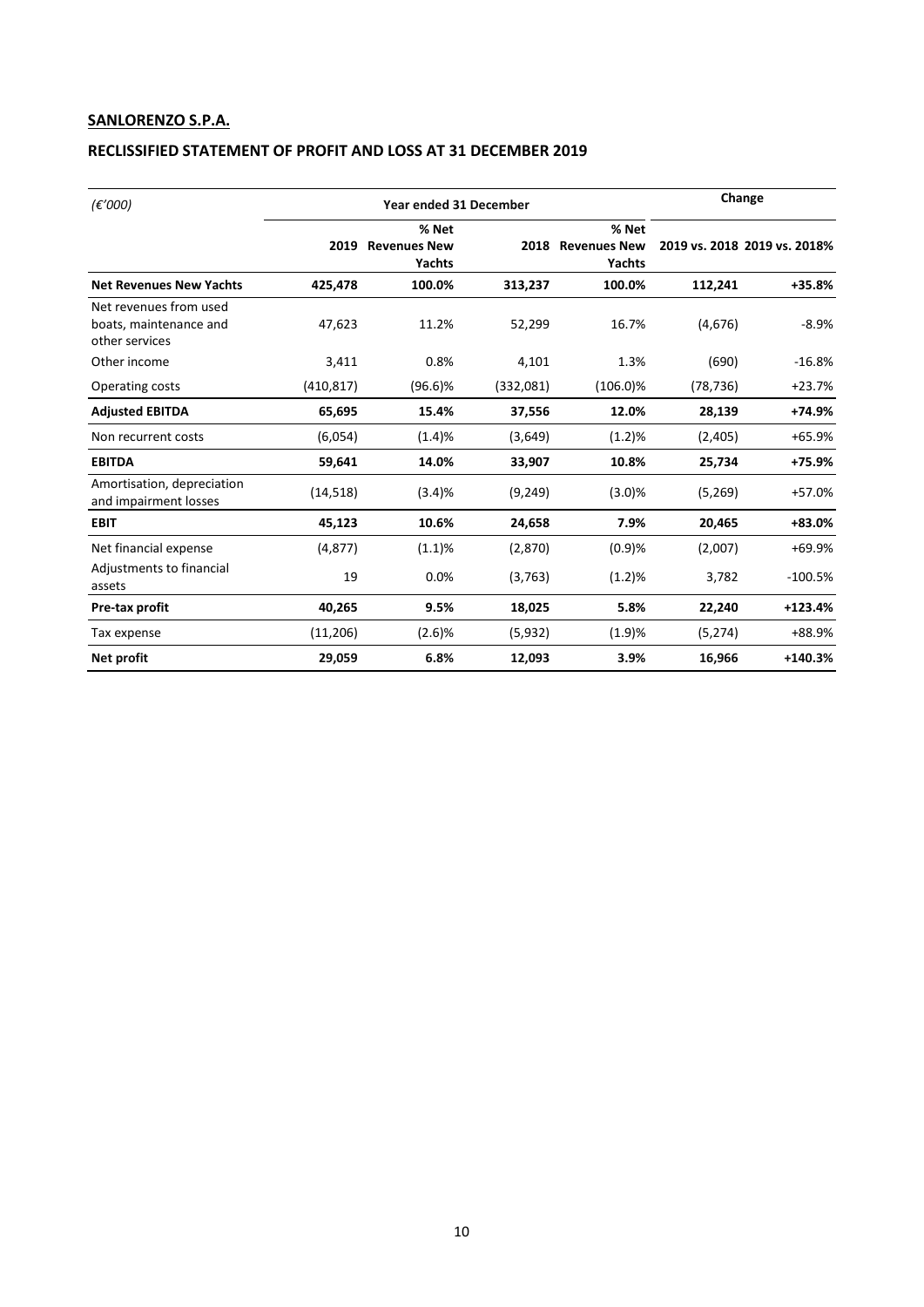# **SANLORENZO S.P.A.**

# **RECLASSIFIED STATEMENT OF FINANCIAL POSITION AT 31 DECEMBER 2019**

| $(\epsilon'000)$              | At 31 December |         | Change        |                |  |
|-------------------------------|----------------|---------|---------------|----------------|--|
|                               | 2019           | 2018    | 2019 vs. 2018 | 2019 vs. 2018% |  |
|                               |                |         |               |                |  |
| <b>USES</b>                   |                |         |               |                |  |
| Net fixed capital             | 147,768        | 114,092 | 33,676        | +29.5%         |  |
| Net working capital           | 9,768          | 15,344  | (5, 576)      | $-36.3%$       |  |
| Net invested capital          | 157,536        | 129,436 | 28,100        | $+21.7%$       |  |
| <b>SOURCES</b>                |                |         |               |                |  |
| <b>Net Financial Position</b> | (1,013)        | 17,470  | (18, 483)     | $-105.8%$      |  |
| Equity                        | 158,549        | 111,966 | 46,583        | +41.6%         |  |
| <b>Total sources</b>          | 157,536        | 129,436 | 28,100        | $+21.7%$       |  |